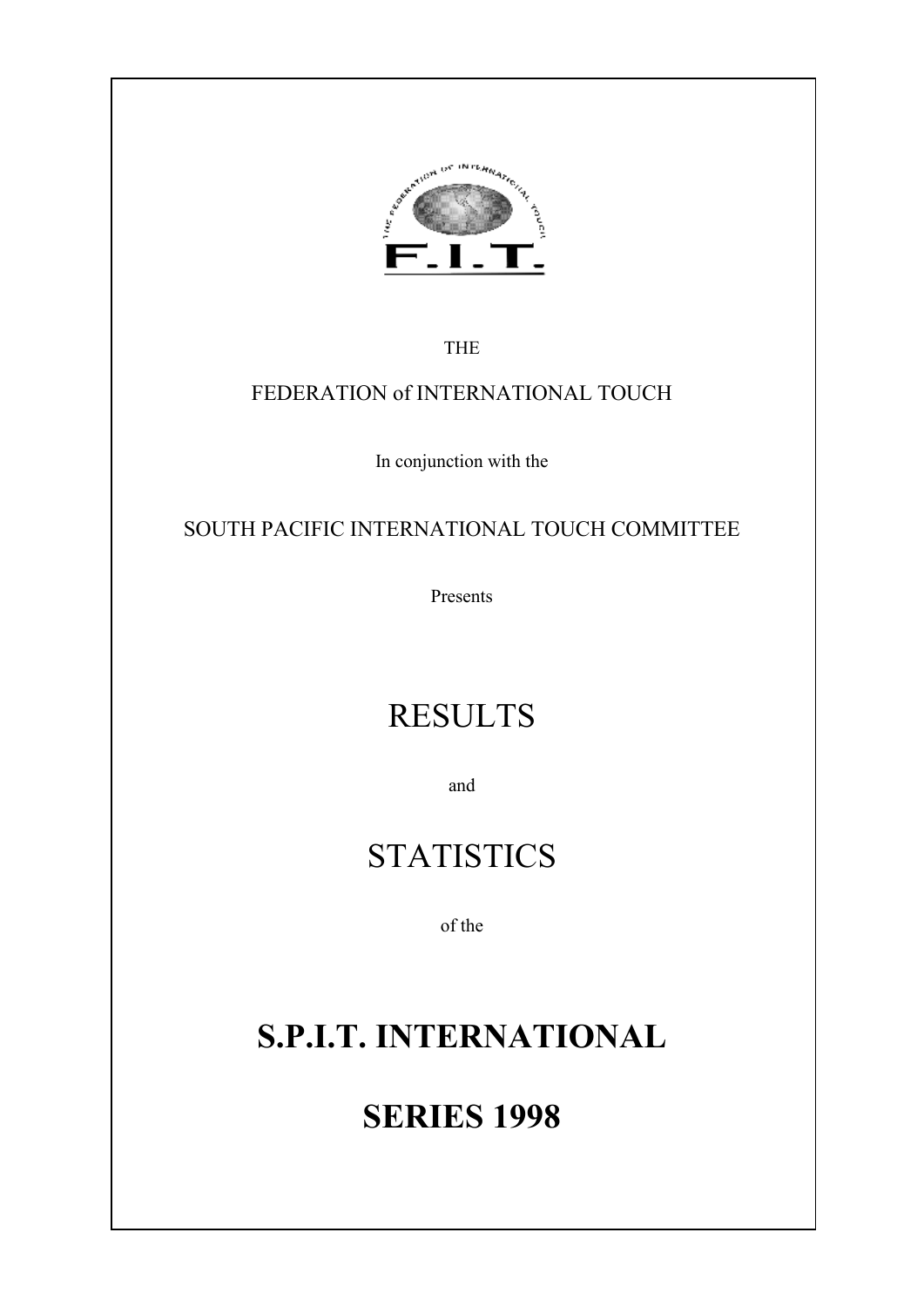### **FOREWORD**

The South Pacific International Touch Series was a concept borne out of ideas put forward by the advanced thinkers of the sport within New Zealand and the Pacific Islands. It began as the brain child of Ann Hindson from the New Zealand Touch Association, who formulated an idea that competition between the strong Island groups would be an ideal lead up to the Trans Tasman Tests series against Australia, and a prelude to the 1999 World Cup.

Once the Island committees got together they expanded on the inspiration and the S.P.I.T event began to take shape as a stand alone tournament catering for not only new Zealand's demands but those of all the other participants. It quickly grew into what is going to be one of the highest level of elite competition for the Pacific Island communities outside of the World Cup.

A partnership between Niue, Samoa, New Zealand and the Maori national team, saw the first event played at Waitakere City Stadium before a crowd 2,000 thousand people. They witnessed one of the finest International Touch tournaments ever staged in New Zealand.

It is believed that additional Pacific Island Nations will attend future tournaments thus enhancing the status of the event amongst the International Touch fraternity and holding a permanent place on the International calendar. The importance of the first event was highlighted by the fact Australia sent five of their leading referees to assist the officiating during the series.

The attached statistics are designed to offer the reader an insight into the scores and closeness of many of the games. In contrast they also so the disparity of the teams at certain times. This document is a record of the event and its history and is dependant on everyone ensuring the accuracy of information contained therein. Please advise of any incorrect data.



Cary Thompson President Federation International Touch 1st May 1998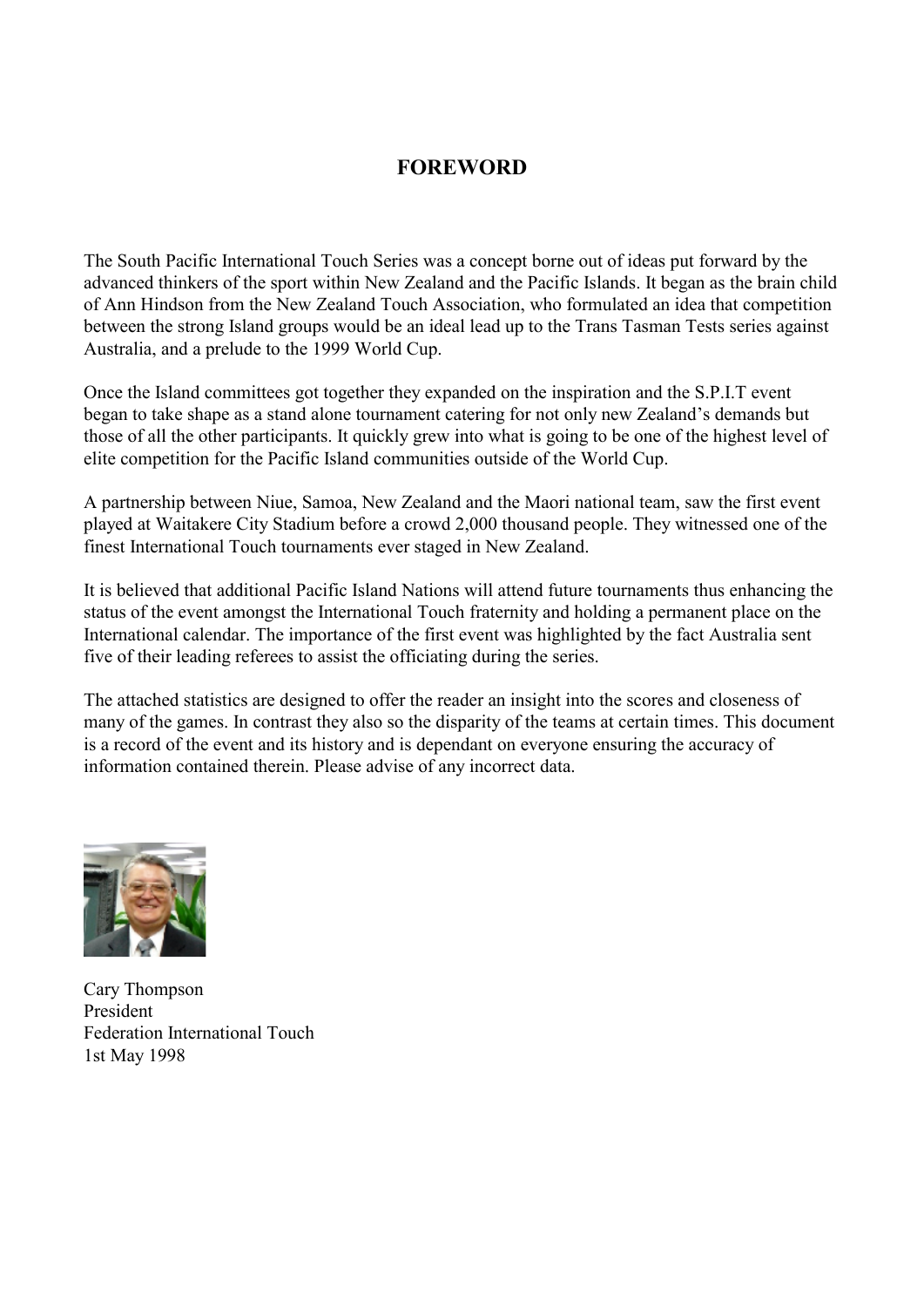### **SOUTH PACIFIC INTERNATIONAL TOUCH SERIES**

#### **1998 - Waitakere City Stadium - New Zealand**

| <u>Round 1</u> |       |             |                |             |                |             |  |
|----------------|-------|-------------|----------------|-------------|----------------|-------------|--|
| 8:30 AM        | Mixed | Maori       | 7              | Samoa       | 5              | <b>OIM</b>  |  |
|                |       | New Zealand | 11             | Niue        | 1              | T           |  |
|                |       |             |                |             |                |             |  |
| 9:20 AM        | Women | Maori       | $\overline{7}$ | Samoa       | 3              | <b>OIM</b>  |  |
|                |       | New Zealand | 19             | Niue        | 0              | $\mathsf T$ |  |
|                |       |             |                |             |                |             |  |
| 10:10 AM       | Men   | New Zealand | 11             | Niue        | 1              | T.          |  |
|                |       | Samoa       | $\overline{7}$ | Maori       | 6              | OIM         |  |
|                |       |             |                |             |                |             |  |
|                |       |             |                |             |                |             |  |
| <b>Round 2</b> |       |             |                |             |                |             |  |
| 11:00 AM       | Mixed | Maori       | 7              | Niue        | $\overline{2}$ | <b>OIM</b>  |  |
|                |       | New Zealand | 13             | Samoa       | 5              | T           |  |
| 11:50 AM       | Women | Maori       | 13             | Niue        | 0              | <b>OIM</b>  |  |
|                |       | New Zealand | 12             | Samoa       | 1              | T           |  |
|                |       |             |                |             |                |             |  |
| 12:40 PM       | Men   | Maori       | 10             | Niue        | 5              | <b>OIM</b>  |  |
|                |       | New Zealand | 10             | Samoa       | $\overline{2}$ | $\mathsf T$ |  |
|                |       |             |                |             |                |             |  |
|                |       |             |                |             |                |             |  |
| <b>Round 3</b> |       |             |                |             |                |             |  |
| 1:30 PM        | Mixed | New Zealand | 11             | Maori       | 3              | <b>OIM</b>  |  |
|                |       | Samoa       | 11             | Niue        | 3              | $\mathsf T$ |  |
|                |       |             |                |             |                |             |  |
| 2:20 PM        | Women | New Zealand | 9              | Maori       | 7              | <b>OIM</b>  |  |
|                |       | Samoa       | 10             | Niue        | 3              | $\mathsf T$ |  |
| 3:10 PM        | Men   | Maori       | 8              | New Zealand | 6              | <b>OIM</b>  |  |
|                |       | Samoa       | $\overline{7}$ | Niue        | 5              | T           |  |
|                |       |             |                |             |                |             |  |
|                |       |             |                |             |                |             |  |
| <u>FINALS</u>  |       |             |                |             |                |             |  |
| 4:00 PM        | Mixed | Maori       | 5              | New Zealand | 3              | <b>OIM</b>  |  |
|                |       |             |                |             |                |             |  |
| 4:00 PM        | Women | New Zealand | $\overline{7}$ | Maori       | 3              | OIM         |  |
|                |       |             |                |             |                |             |  |
| 4:50 PM        | Men   | New Zealand | 5              | Maori       | 4              | OIM         |  |
|                |       |             |                |             |                |             |  |
|                |       |             |                |             |                |             |  |

#### **RESULTS - 28th MARCH 1998**

T = Test Match Status; OIM = Other International Match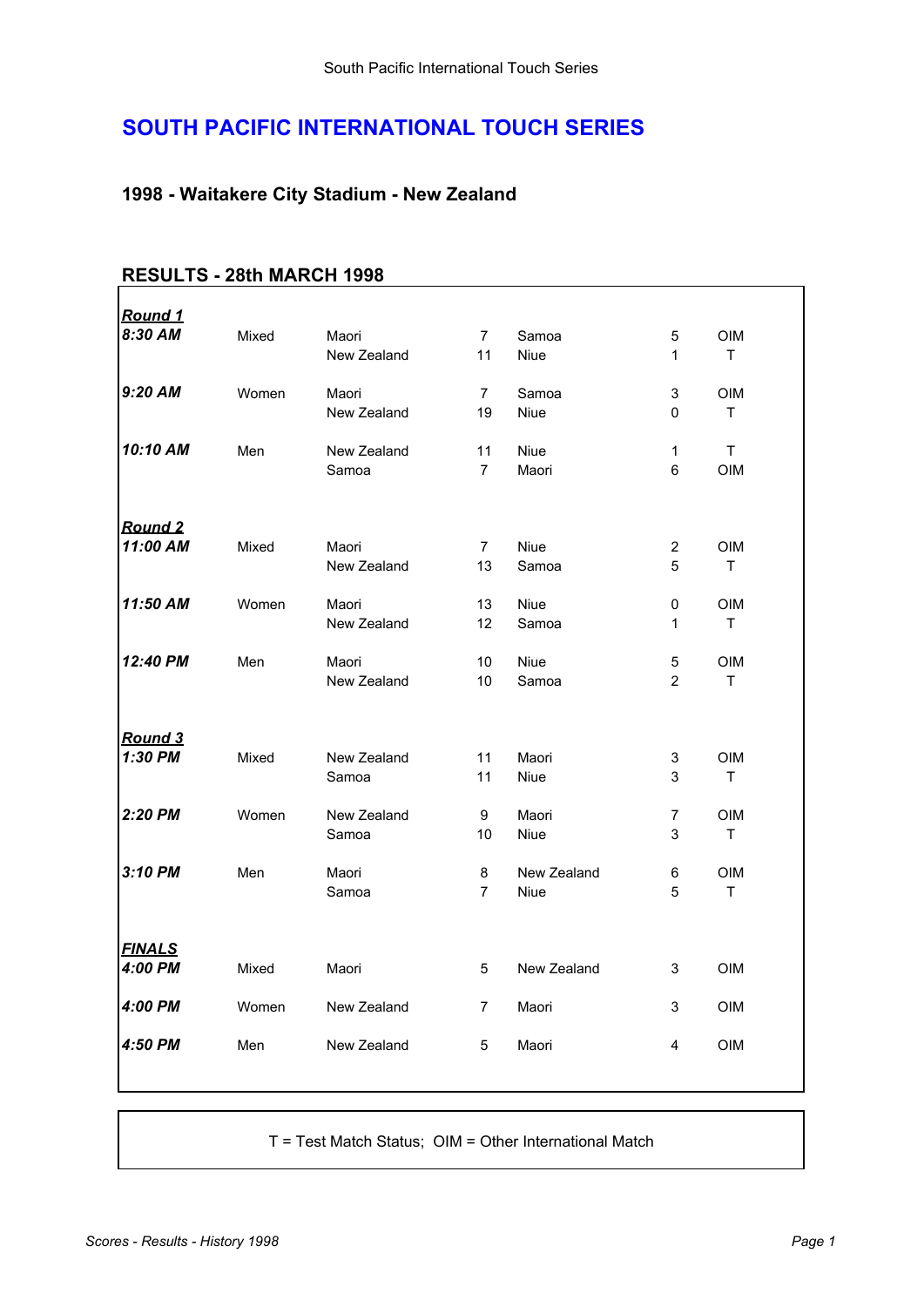### **MENS RESULTS**

|                                                                                                                    |                                                                 |                | <b>COMPETITION TABLE</b>                           |                                       |              |                                                                        |                                                               |   |                                                                                                                        |                                               |                                                    |                      |                                  |              |                            |
|--------------------------------------------------------------------------------------------------------------------|-----------------------------------------------------------------|----------------|----------------------------------------------------|---------------------------------------|--------------|------------------------------------------------------------------------|---------------------------------------------------------------|---|------------------------------------------------------------------------------------------------------------------------|-----------------------------------------------|----------------------------------------------------|----------------------|----------------------------------|--------------|----------------------------|
|                                                                                                                    |                                                                 |                |                                                    |                                       | Р            | W                                                                      |                                                               | D | F                                                                                                                      | A                                             | Pts                                                | Ave                  |                                  |              |                            |
|                                                                                                                    |                                                                 | Maori<br>Samoa | New Zealand                                        |                                       | 3<br>3<br>3  | 2<br>$\overline{2}$<br>$\overline{2}$                                  | 1<br>1<br>1                                                   |   | 27<br>24<br>9                                                                                                          | 11<br>18<br>16                                | $\overline{7}$<br>$\overline{7}$<br>$\overline{7}$ | 2.45<br>1.33<br>0.56 |                                  |              |                            |
|                                                                                                                    |                                                                 | Niue           |                                                    |                                       | 3            |                                                                        | 3                                                             |   | 6                                                                                                                      | 21                                            | 3                                                  | 0.29                 |                                  |              |                            |
|                                                                                                                    |                                                                 |                |                                                    |                                       | 12           | 6                                                                      | 6                                                             | 0 | 66                                                                                                                     | 66                                            |                                                    |                      |                                  |              |                            |
|                                                                                                                    |                                                                 | FINAL:         | <b>Player of the Series:</b>                       |                                       | New Zealand  |                                                                        | 5                                                             | d | Maori<br><b>Mattie Mataio (Maori)</b>                                                                                  |                                               | 4                                                  |                      |                                  |              |                            |
|                                                                                                                    | <b>New Zealand - 1st</b>                                        |                |                                                    |                                       |              |                                                                        |                                                               |   |                                                                                                                        | Maori - 2nd                                   |                                                    |                      |                                  |              |                            |
| 1<br>2<br>3                                                                                                        | <b>Niue</b><br>Samoa<br>Maori                                   |                | Won<br>Won<br>Lost                                 | 11<br>10<br>6                         | 1<br>2<br>8  |                                                                        |                                                               |   | 1<br>$\overline{2}$<br>3                                                                                               | Samoa<br><b>Niue</b>                          | New Zealand                                        |                      | Lost<br>Won<br>Won               | 6<br>10<br>8 | 7<br>5<br>6                |
| F                                                                                                                  | Maori                                                           |                | Won                                                | 5                                     | 4            |                                                                        |                                                               |   | F                                                                                                                      |                                               | New Zealand                                        |                      | Lost                             | 4            | 5                          |
|                                                                                                                    |                                                                 |                |                                                    | 32                                    | 15           |                                                                        |                                                               |   |                                                                                                                        |                                               |                                                    |                      |                                  | 28           | 23                         |
|                                                                                                                    | Samoa - 3rd                                                     |                |                                                    |                                       |              |                                                                        |                                                               |   |                                                                                                                        | Niue - 4th                                    |                                                    |                      |                                  |              |                            |
| 1<br>$\overline{2}$<br>3                                                                                           | Maori<br>New Zealand<br><b>Niue</b>                             |                | Won<br>Lost<br>Won                                 | $\overline{7}$<br>$\overline{2}$<br>7 | 6<br>10<br>5 |                                                                        |                                                               |   | 1<br>$\overline{2}$<br>3                                                                                               | Maori<br>Samoa                                | New Zealand                                        |                      | Lost<br>Lostl<br>Lostl           | 1<br>5<br>5  | 11<br>10<br>$\overline{7}$ |
|                                                                                                                    |                                                                 |                |                                                    | 16                                    | 21           |                                                                        |                                                               |   |                                                                                                                        |                                               |                                                    |                      |                                  | 11           | 28                         |
|                                                                                                                    |                                                                 |                |                                                    |                                       |              |                                                                        |                                                               |   |                                                                                                                        |                                               |                                                    |                      |                                  |              |                            |
|                                                                                                                    | <b>MENS ALLSTARS</b>                                            |                |                                                    |                                       |              |                                                                        |                                                               |   |                                                                                                                        |                                               |                                                    |                      | <b>MENS TOURNAMENT TEAM</b>      |              |                            |
| Ah Fook, Adrian<br>Samoa<br>Maori<br>Clemas, Barry<br>Gentles, Remus<br>New Zealand<br>Hoani, David<br>New Zealand |                                                                 |                | <b>Coach</b><br>John Sekene<br>(Niue)              |                                       |              | Ah Fook, Adrian<br>Brunsdon, Wade<br>Clemas, Barry<br>Faataiki, Latani |                                                               |   |                                                                                                                        | Samoa<br>Maori<br>Maori<br><b>Niue</b>        |                                                    |                      |                                  |              |                            |
|                                                                                                                    | Kelly, John<br>Mataio, Mttie<br>Rigby, Simon<br>Silimaka, Jason |                | New Zealand<br>Maori<br>New Zealand<br>New Zealand |                                       |              |                                                                        | <b>Manager</b><br>Ane Holamotu<br>(Niue)                      |   |                                                                                                                        | Fischer, Ivan<br>Heketoa, Dave<br>Laupepe, Va |                                                    |                      | Maori<br>Maori<br>Maori<br>Maori |              |                            |
|                                                                                                                    | Skinner, Troy<br>Teika, Mahuta<br>Tomai, John<br>Wall, Chris    |                | New Zealand<br>Samoa<br>New Zealand<br>New Zealand |                                       |              |                                                                        | Team played<br>the Australian<br>touring side<br>on 1/4/98 at |   | Mataio, Mttie<br>Paris, Davis<br>Maori<br>Pihiigia, Vincent<br><b>Niue</b><br>Rogers, George<br>Maori<br>Teika, Mahuta |                                               |                                                    |                      |                                  | Samoa        |                            |
|                                                                                                                    |                                                                 |                | Maori                                              |                                       |              |                                                                        | Manurewa                                                      |   |                                                                                                                        |                                               | Thompson, Kerry                                    |                      | Maori                            |              |                            |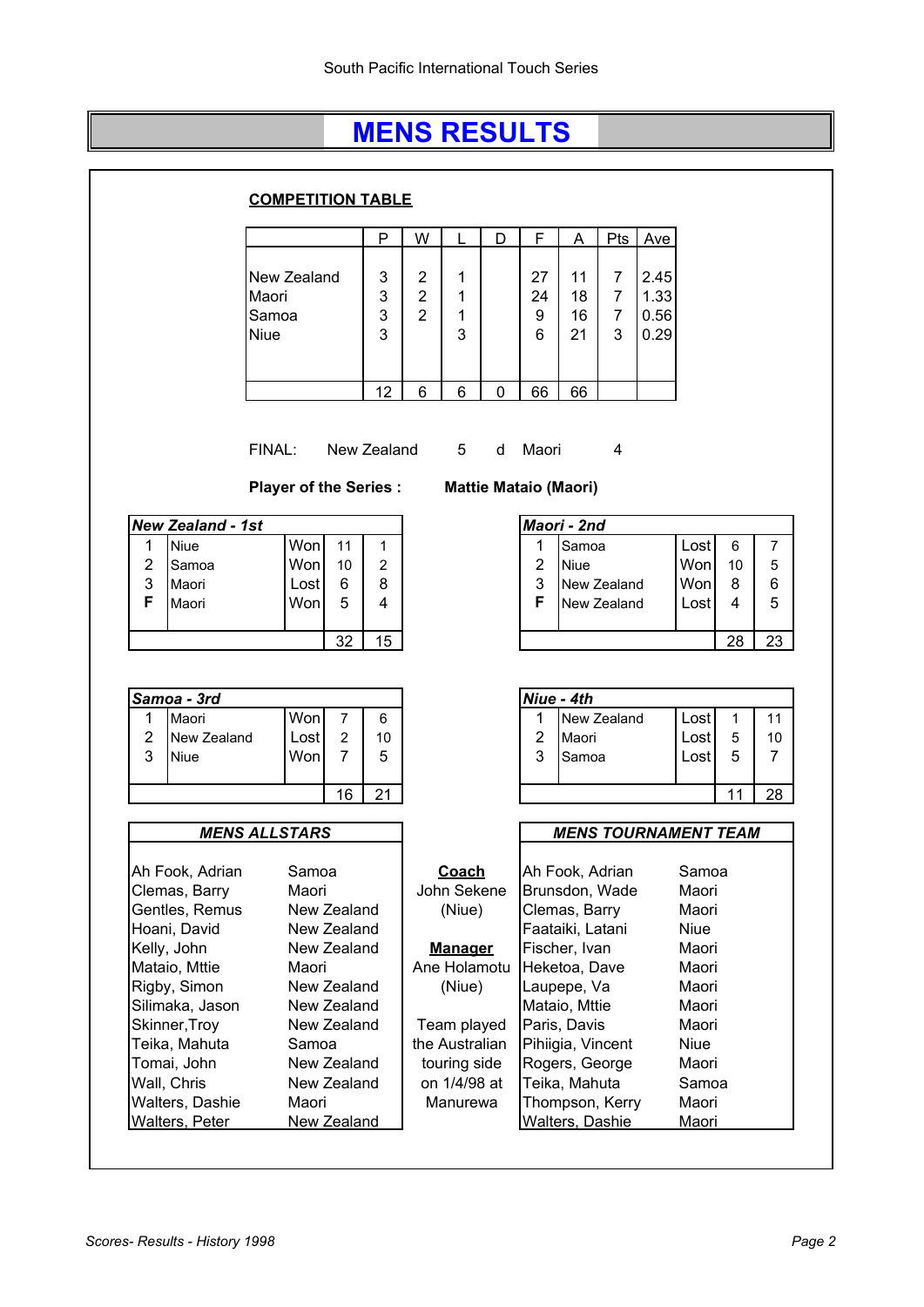### **WOMENS RESULTS**

|                     |                                                                                      | <b>COMPETITION TABLE</b>               |                                     |               |             |             |                                                               |   |                                      |                                                                   |                          |                      |                                  |                           |                |
|---------------------|--------------------------------------------------------------------------------------|----------------------------------------|-------------------------------------|---------------|-------------|-------------|---------------------------------------------------------------|---|--------------------------------------|-------------------------------------------------------------------|--------------------------|----------------------|----------------------------------|---------------------------|----------------|
|                     |                                                                                      |                                        |                                     |               | P           | W           | L                                                             | D | F                                    | Α                                                                 | Pts                      | Ave                  |                                  |                           |                |
|                     |                                                                                      | New Zealand<br>Maori<br>Samoa          |                                     |               | 3<br>3<br>3 | 3<br>2<br>1 | 1<br>$\overline{c}$                                           |   | 40<br>27<br>14                       | 8<br>12<br>22                                                     | 9<br>$\overline{7}$<br>5 | 5.00<br>2.25<br>0.64 |                                  |                           |                |
|                     |                                                                                      | Niue                                   |                                     |               | 3           |             | 3                                                             |   | 3                                    | 42                                                                | 3                        | 0.07                 |                                  |                           |                |
|                     |                                                                                      |                                        |                                     |               | 12          | 6           | 6                                                             | 0 | 84                                   | 84                                                                |                          |                      |                                  |                           |                |
|                     |                                                                                      | FINAL:<br><b>Player of the Series:</b> |                                     |               | New Zealand |             | 7 d                                                           |   | Maori<br><b>Moana Saxton (Maori)</b> |                                                                   | 3                        |                      |                                  |                           |                |
|                     | <b>New Zealand - 1st</b>                                                             |                                        |                                     |               |             |             |                                                               |   |                                      | Maori - 2nd                                                       |                          |                      |                                  |                           |                |
| 1<br>2<br>3         | <b>Niue</b><br>Samoa<br>Maori                                                        |                                        | Won<br>Won<br>Won                   | 19<br>12<br>9 | 0<br>1<br>7 |             |                                                               |   | 1<br>$\overline{2}$<br>3             | Samoa<br><b>Niue</b><br>New Zealand                               |                          |                      | Won<br>Won<br>Lost               | $\overline{7}$<br>13<br>7 | 3<br>0<br>9    |
| F                   | Maori                                                                                |                                        | Won                                 | 7             | 3           |             |                                                               |   | F                                    | New Zealand                                                       |                          |                      | Lost                             | 3                         | $\overline{7}$ |
|                     |                                                                                      |                                        |                                     | 47            | 11          |             |                                                               |   |                                      |                                                                   |                          |                      |                                  | 30                        | 19             |
|                     | Samoa - 3rd                                                                          |                                        |                                     |               |             |             |                                                               |   |                                      | Niue - 4th                                                        |                          |                      |                                  |                           |                |
| 1<br>$\overline{2}$ | Maori<br>New Zealand                                                                 |                                        | Lost<br>Lost                        | 3<br>1        | 7<br>12     |             |                                                               |   | 1<br>2                               | New Zealand<br>Maori                                              |                          |                      | Lost<br>Lost                     | 0<br>0                    | 19<br>13       |
|                     | <b>Niue</b>                                                                          |                                        | Won                                 | 10            | 3           |             |                                                               |   | 3                                    | Samoa                                                             |                          |                      | Lost                             | 3                         | 10             |
| 3                   |                                                                                      |                                        |                                     |               |             |             |                                                               |   |                                      |                                                                   |                          |                      |                                  |                           |                |
|                     |                                                                                      |                                        |                                     | 14            | 22          |             |                                                               |   |                                      |                                                                   |                          |                      |                                  | 3                         |                |
|                     | <b>WOMENS ALLSTARS</b>                                                               |                                        |                                     |               |             |             |                                                               |   |                                      |                                                                   |                          |                      | <b>WOMENS TOURNAMENT TEAM</b>    |                           |                |
|                     | Bray, Patsy<br>Davis, Sonya<br>Hardegger, Monicia                                    |                                        | Maori<br>Maori<br>New Zealand       |               |             |             | <b>Coach</b><br>Greg Redman<br>(Samoa)                        |   |                                      | Bray, Patsy<br>Castle, Jennifer<br>Davis, Sonya                   |                          |                      | Maori<br>Maori<br>Maori          |                           |                |
|                     | Heather, Marion<br>Katene, Tui<br>Kidd, Nicola                                       |                                        | Samoa<br>New Zealand<br>New Zealand |               |             |             | <b>Manager</b><br>Andrew Apiti                                |   |                                      | Dawson, Aroha<br>Heather, Marion<br>Henson, Lee                   |                          |                      | Maori<br>Samoa<br>Maori          |                           |                |
|                     | Kingi, Mere<br>Marsh, Keti                                                           |                                        | New Zealand<br>Maori                |               |             |             | (Samoa)                                                       |   |                                      | Marsh, Emerina<br>Marsh, Keti                                     |                          |                      | Maori<br>Maori                   |                           |                |
|                     | Ngawati, Cynthia<br>Rangitaawa, Amigene New Zealand<br>Saba, Yvette<br>Saxton, Moana |                                        | New Zealand<br>New Zealand<br>Maori |               |             |             | Team played<br>the Australian<br>touring side<br>on 1/4/98 at |   |                                      | Marsh, Suzie<br>Naseri, Margaret<br>Pati, Brenda<br>Perry, Louise |                          |                      | Samoa<br>Samoa<br>Samoa<br>Maori |                           | 42             |